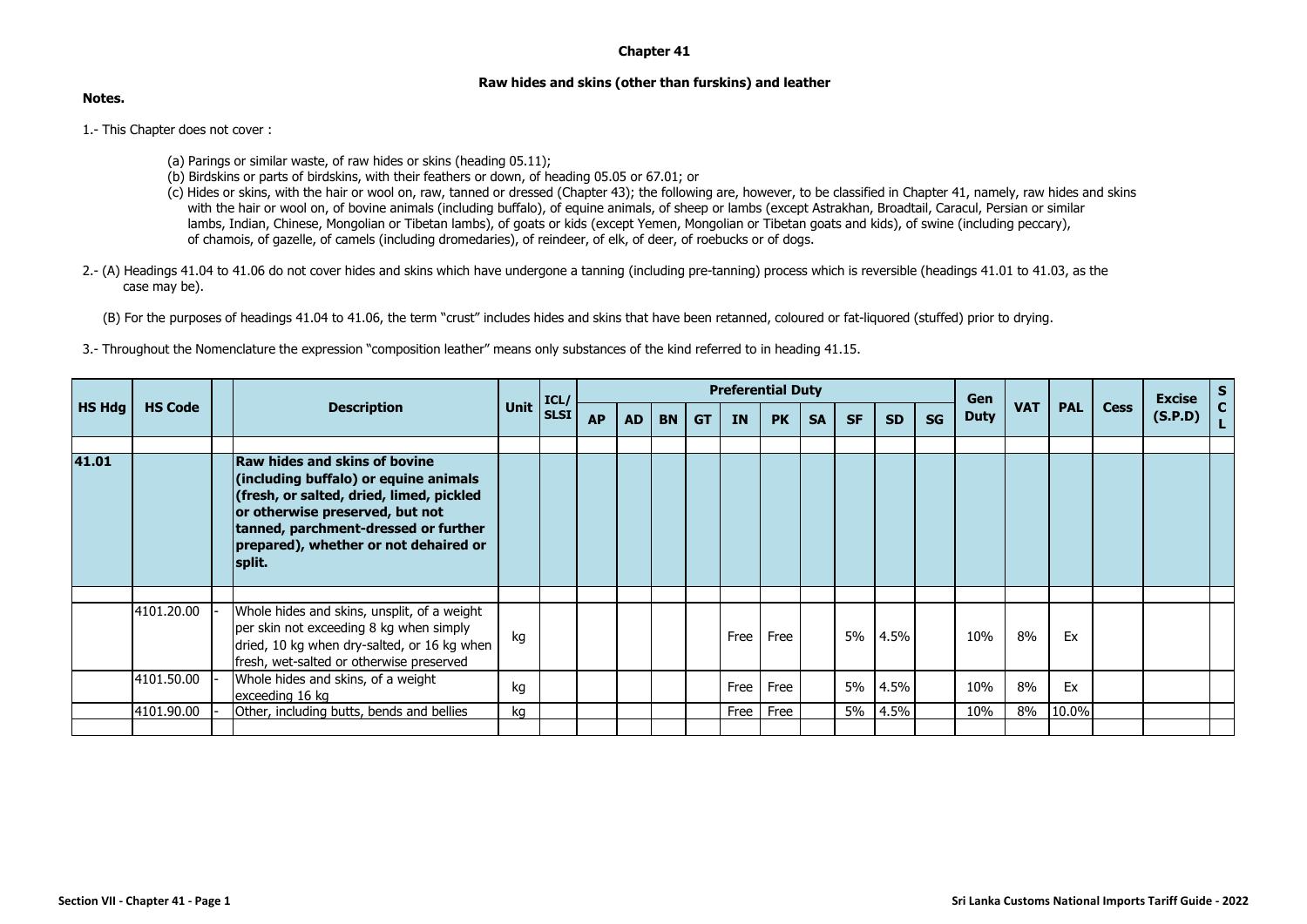|               |                       |                                                                                                                                                                                                                                                                          |          | ICL/        | <b>Preferential Duty</b> |           |           |           |           |              |           |           |              |           | Gen                       |            |            |             | <b>Excise</b> | $\sf s$                     |
|---------------|-----------------------|--------------------------------------------------------------------------------------------------------------------------------------------------------------------------------------------------------------------------------------------------------------------------|----------|-------------|--------------------------|-----------|-----------|-----------|-----------|--------------|-----------|-----------|--------------|-----------|---------------------------|------------|------------|-------------|---------------|-----------------------------|
| <b>HS Hdg</b> | <b>HS Code</b>        | <b>Description</b>                                                                                                                                                                                                                                                       | Unit     | <b>SLSI</b> | <b>AP</b>                | <b>AD</b> | <b>BN</b> | <b>GT</b> | <b>IN</b> | <b>PK</b>    | <b>SA</b> | <b>SF</b> | <b>SD</b>    | <b>SG</b> | <b>Duty</b>               | <b>VAT</b> | <b>PAL</b> | <b>Cess</b> | (S.P.D)       | $\mathbf{C}$<br>$\mathbf L$ |
| 41.02         |                       | Raw skins of sheep or lambs (fresh, or<br>salted, dried, limed, pickled or<br>otherwise preserved, but not tanned,<br>parchment-dressed or further<br>prepared), whether or not with wool<br>on or split, other than those excluded<br>by Note 1 (c) to this Chapter.    |          |             |                          |           |           |           |           |              |           |           |              |           |                           |            |            |             |               |                             |
|               | 4102.10.00            | With wool on                                                                                                                                                                                                                                                             | ka       |             |                          |           |           |           | Free      | Free         |           | 5%        | 4.5%         |           | 10%                       | 8%         | Ex         |             |               |                             |
|               |                       | Without wool on:                                                                                                                                                                                                                                                         |          |             |                          |           |           |           |           |              |           |           |              |           |                           |            |            |             |               |                             |
|               | 4102.21.00            | Pickled                                                                                                                                                                                                                                                                  | kg       |             |                          |           |           |           | Free      | Free         |           | 5%        | 4.5%         |           | 10%                       | 8%         | Ex         |             |               |                             |
|               | 4102.29.00            | Other                                                                                                                                                                                                                                                                    | kg       |             |                          |           |           |           | Free      | Free         |           | 5%        | 4.5%         |           | 10%                       | 8%         | Ex         |             |               |                             |
|               |                       |                                                                                                                                                                                                                                                                          |          |             |                          |           |           |           |           |              |           |           |              |           |                           |            |            |             |               |                             |
| 41.03         |                       | Other raw hides and skins (fresh, or<br>salted, dried, limed, pickled or<br>otherwise preserved, but not tanned,<br>parchment-dressed or further<br>prepared), whether or not dehaired or<br>split, other than those excluded by<br>Note 1 (b) or 1 (c) to this Chapter. |          |             |                          |           |           |           |           |              |           |           |              |           |                           |            |            |             |               |                             |
|               |                       |                                                                                                                                                                                                                                                                          |          |             |                          |           |           |           |           |              |           |           |              |           |                           |            |            |             |               |                             |
|               | 4103.20.00            | Of reptiles                                                                                                                                                                                                                                                              | kg       |             |                          |           |           |           | Free      | Free         |           | 5%        | 4.5%         |           | 10%                       | 8%         | Ex         |             |               |                             |
|               | $\sqrt{4103.30.00}$   | Of swine                                                                                                                                                                                                                                                                 | kg       |             |                          |           |           |           | Free      | Free         |           | 5%        | 4.5%         |           | 10%                       | 8%         | 10.0%      |             |               |                             |
|               | 4103.90<br>4103.90.10 | Other:                                                                                                                                                                                                                                                                   |          |             |                          |           |           |           |           |              |           |           |              |           |                           |            |            |             |               |                             |
|               | 4103.90.90            | Of sharks<br>Other                                                                                                                                                                                                                                                       | kg<br>kg |             |                          |           |           |           | Free      | Free<br>Free |           | 5%<br>5%  | 4.5%<br>4.5% |           | 10%<br>10%                | 8%<br>8%   | Ex<br>Ex   |             |               |                             |
|               |                       |                                                                                                                                                                                                                                                                          |          |             |                          |           |           |           | Free      |              |           |           |              |           |                           |            |            |             |               |                             |
| 41.04         |                       | Tanned or crust hides and skins of<br>bovine (including buffalo) or equine<br>animals, without hair on, whether or<br>not split, but not further prepared.                                                                                                               |          |             |                          |           |           |           |           |              |           |           |              |           |                           |            |            |             |               |                             |
|               |                       |                                                                                                                                                                                                                                                                          |          |             |                          |           |           |           |           |              |           |           |              |           |                           |            |            |             |               |                             |
|               |                       | In the wet state (including wet-blue) :                                                                                                                                                                                                                                  |          |             |                          |           |           |           |           |              |           |           |              |           |                           |            |            |             |               |                             |
|               | 4104.11               | Full grains, unsplit; grain splits<br>Wet blue chrome-tanned                                                                                                                                                                                                             |          |             |                          |           |           |           |           |              |           |           |              |           |                           |            | 8% 10.0%   |             |               |                             |
|               | 4104.11.10            |                                                                                                                                                                                                                                                                          | kg       |             | Free<br>5.0%             |           |           |           |           | Free<br>Free |           |           |              |           | Free   Free   Free   Free |            |            | 5%          |               |                             |
|               | 4104.11.90<br>4104.19 | Other<br>Other:                                                                                                                                                                                                                                                          | kg       |             |                          |           |           |           |           |              |           |           | 5% 4.5%      |           | 10%                       | 8%         | Ex         |             |               |                             |
|               | 4104.19.10            | Wet blue chrome-tanned                                                                                                                                                                                                                                                   | kg       |             | Free                     |           |           |           |           | Free         |           | Free      | Free         | Free      | Free                      | 8%         | Ex         |             |               |                             |
|               | 4104.19.90            | Other                                                                                                                                                                                                                                                                    | kg       |             | 5.0%                     |           |           |           |           | Free         |           | 5%        | 4.5%         |           | 10%                       | 8%         | Ex         | 5%          |               |                             |
|               |                       | In the dry state (crust) :                                                                                                                                                                                                                                               |          |             |                          |           |           |           |           |              |           |           |              |           |                           |            |            |             |               |                             |
|               | 4104.41.00            | Full grains, unsplit; grain splits                                                                                                                                                                                                                                       | kg       |             | 5.0%                     |           |           |           |           |              |           | 5%        | 4.5%         |           | 10%                       | 8%         | Ex         | 5%          |               |                             |
|               | 4104.49.00            | Other                                                                                                                                                                                                                                                                    | kg       |             | 5.0%                     |           |           |           |           | Free         |           | 5%        | 4.5%         |           | 10%                       | 8%         | Ex         | 5%          |               |                             |
|               |                       |                                                                                                                                                                                                                                                                          |          |             |                          |           |           |           |           |              |           |           |              |           |                           |            |            |             |               |                             |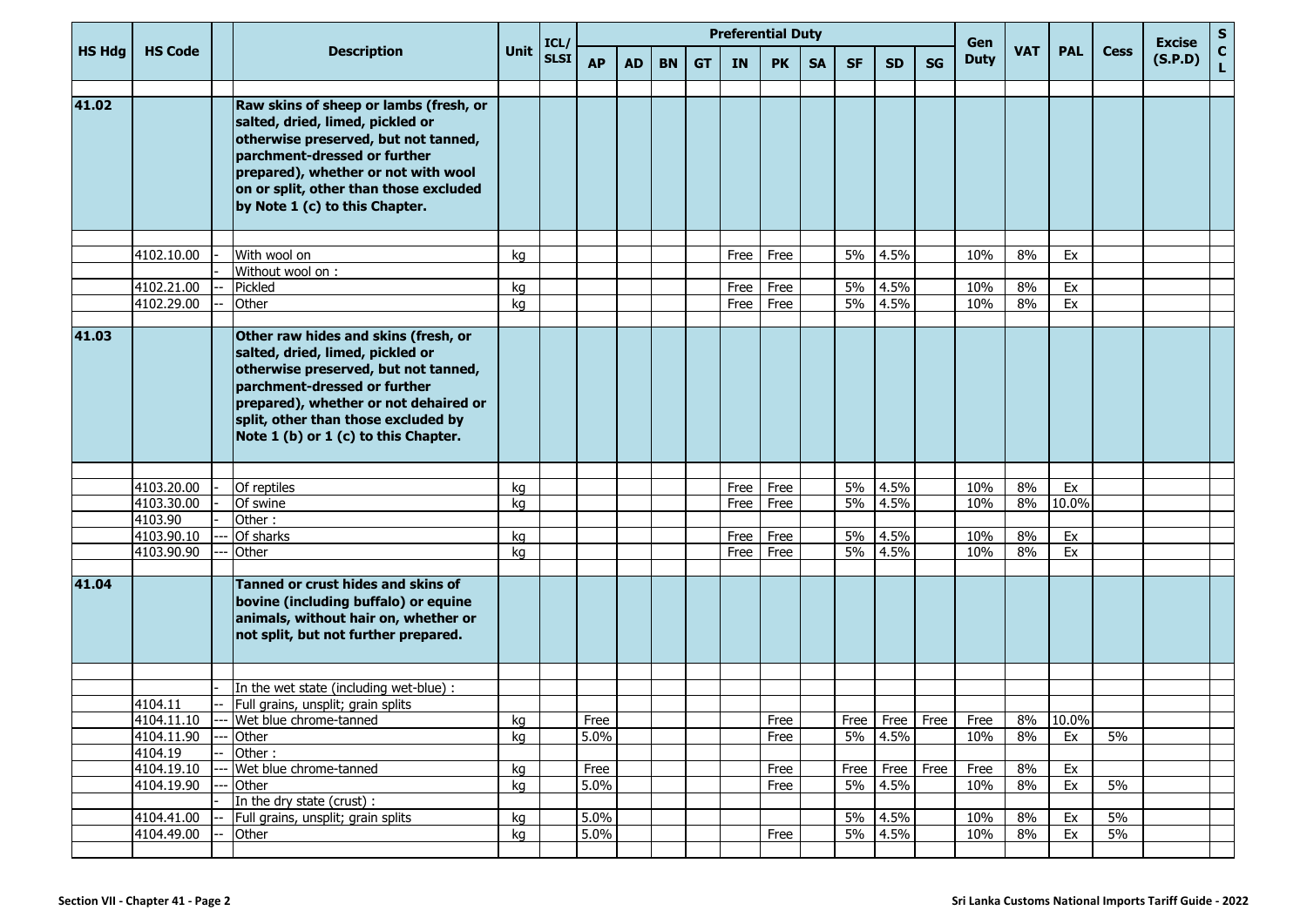|               |                          |                                                                                                                                                                                                                                       |             | ICL/        |              |           |           |           | <b>Preferential Duty</b> |              |           |           |              |           | Gen         |            |                |             | <b>Excise</b> | $\mathbf S$        |
|---------------|--------------------------|---------------------------------------------------------------------------------------------------------------------------------------------------------------------------------------------------------------------------------------|-------------|-------------|--------------|-----------|-----------|-----------|--------------------------|--------------|-----------|-----------|--------------|-----------|-------------|------------|----------------|-------------|---------------|--------------------|
| <b>HS Hdg</b> | <b>HS Code</b>           | <b>Description</b>                                                                                                                                                                                                                    | <b>Unit</b> | <b>SLSI</b> | <b>AP</b>    | <b>AD</b> | <b>BN</b> | <b>GT</b> | <b>IN</b>                | <b>PK</b>    | <b>SA</b> | <b>SF</b> | <b>SD</b>    | <b>SG</b> | <b>Duty</b> | <b>VAT</b> | <b>PAL</b>     | <b>Cess</b> | (S.P.D)       | $\mathbf{C}$<br>L. |
|               |                          |                                                                                                                                                                                                                                       |             |             |              |           |           |           |                          |              |           |           |              |           |             |            |                |             |               |                    |
| 41.05         |                          | Tanned or crust skins of sheep or<br>lambs, without wool on, whether or not<br>split, but not further prepared.                                                                                                                       |             |             |              |           |           |           |                          |              |           |           |              |           |             |            |                |             |               |                    |
|               |                          |                                                                                                                                                                                                                                       |             |             |              |           |           |           |                          |              |           |           |              |           |             |            |                |             |               |                    |
|               | 4105.10.00               | In the wet state (including wet-blue)                                                                                                                                                                                                 | kg          |             |              |           |           |           |                          | Free         |           | Free      | Free         | Free      | Free        | 8%         | Ex             |             |               |                    |
|               | 4105.30.00               | In the dry state (crust)                                                                                                                                                                                                              | kg          |             |              |           |           |           |                          | Free         |           | 5%        | 4.5%         |           | 10%         | 8%         | Ex             | 5%          |               |                    |
| 41.06         |                          | Tanned or crust hides and skins of<br>other animals, without wool or hair on,<br>whether or not split, but not further<br>prepared.                                                                                                   |             |             |              |           |           |           |                          |              |           |           |              |           |             |            |                |             |               |                    |
|               |                          |                                                                                                                                                                                                                                       |             |             |              |           |           |           |                          |              |           |           |              |           |             |            |                |             |               |                    |
|               |                          | Of goats or kids :                                                                                                                                                                                                                    |             |             |              |           |           |           |                          |              |           |           |              |           |             |            |                |             |               |                    |
|               | 4106.21.00               | In the wet state (including wet-blue)                                                                                                                                                                                                 | kg          |             |              |           |           |           |                          | Free         |           | Free      | Free         | Free      | Free        | 8%         | Ex             |             |               |                    |
|               | 4106.22.00               | In the dry state (crust)<br>Of swine:                                                                                                                                                                                                 | kg          |             |              |           |           |           |                          |              |           |           |              |           | 10%         | 8%         | Ex             | 5%          |               |                    |
|               | 4106.31.00               | In the wet state (including wet-blue)                                                                                                                                                                                                 | kg          |             |              |           |           |           | Free                     | Free         |           | 6%        | 4.5%         |           | 10%         | 8%         | Ex             |             |               |                    |
|               | 4106.32.00               | In the dry state (crust)                                                                                                                                                                                                              | kg          |             |              |           |           |           | Free                     | Free         |           | 6%        | 4.5%         |           | 10%         | 8%         | Ex             |             |               |                    |
|               | 4106.40                  | Of reptiles :                                                                                                                                                                                                                         |             |             |              |           |           |           |                          |              |           |           |              |           |             |            |                |             |               |                    |
|               | 4106.40.10               | Crocodile skins other than vegetable pre-<br>tanned                                                                                                                                                                                   | kg          |             | 5.0%         |           |           |           | Free                     | Free         |           | 6%        | 4.5%         |           | 10%         | 8%         | Ex             |             |               |                    |
|               | 4106.40.90               | Other                                                                                                                                                                                                                                 | kg          |             |              |           |           |           | Free                     | Free         |           | 6%        | 4.5%         |           | 10%         | 8%         | Ex             |             |               |                    |
|               |                          | Other:                                                                                                                                                                                                                                |             |             |              |           |           |           |                          |              |           |           |              |           |             |            |                |             |               |                    |
|               | 4106.91.00               | In the wet state (including wet-blue)                                                                                                                                                                                                 | kg          |             |              |           |           |           | Free                     | Free         |           | 6%        | 4.5%         |           | 10%         | 8%         | Ex             |             |               |                    |
|               | 4106.92.00               | In the dry state (crust)                                                                                                                                                                                                              | kg          |             |              |           |           |           | Free                     | Free         |           | 5%        | 4.5%         |           | 10%         | 8%         | Ex             |             |               |                    |
| 41.07         |                          | Leather further prepared after tanning<br>or crusting, including parchment-<br>dressed leather, of bovine (including<br>buffalo) or equine animals, without<br>hair on, whether or not split, other<br>than leather of heading 41.14. |             |             |              |           |           |           |                          |              |           |           |              |           |             |            |                |             |               |                    |
|               |                          |                                                                                                                                                                                                                                       |             |             |              |           |           |           |                          |              |           |           |              |           |             |            |                |             |               |                    |
|               |                          | Whole hides and skins:                                                                                                                                                                                                                |             |             |              |           |           |           |                          |              |           |           |              |           |             |            |                |             |               |                    |
|               | 4107.11.00<br>4107.12.00 | Full grains, unsplit<br>Grain splits                                                                                                                                                                                                  | kq<br>ka    |             | 5.0%<br>5.0% |           |           |           |                          | Free<br>Free |           | 5%<br>5%  | 4.5%<br>4.5% |           | 10%<br>10%  | 8%<br>8%   | 10.0%<br>10.0% | 5%<br>5%    |               |                    |
|               | 4107.19.00               | Other                                                                                                                                                                                                                                 | kg          |             | 5.0%         |           |           |           |                          | Free         |           |           | 5% 4.5%      |           | 10%         |            | 8% 10.0%       | 5%          |               |                    |
|               |                          | Other, including sides :                                                                                                                                                                                                              |             |             |              |           |           |           |                          |              |           |           |              |           |             |            |                |             |               |                    |
|               | 4107.91.00               | Full grains, unsplit                                                                                                                                                                                                                  | kg          |             | 5.0%         |           |           |           |                          | Free         |           | 5%        | 4.5%         |           | 10%         | 8%         | 10.0%          | 5%          |               |                    |
|               | 4107.92.00               | Grain splits                                                                                                                                                                                                                          | kg          |             | 5.0%         |           |           |           |                          | Free         |           | 5%        | 4.5%         |           | 10%         | 8%         | 10.0%          | 5%          |               |                    |
|               | 4107.99.00               | Other                                                                                                                                                                                                                                 | kg          |             | 5.0%         |           |           |           |                          | Free         |           | 5%        | 4.5%         |           | 10%         | 8%         | 10.0%          | 5%          |               |                    |
|               |                          |                                                                                                                                                                                                                                       |             |             |              |           |           |           |                          |              |           |           |              |           |             |            |                |             |               |                    |
| [41.08]       |                          |                                                                                                                                                                                                                                       |             |             |              |           |           |           |                          |              |           |           |              |           |             |            |                |             |               |                    |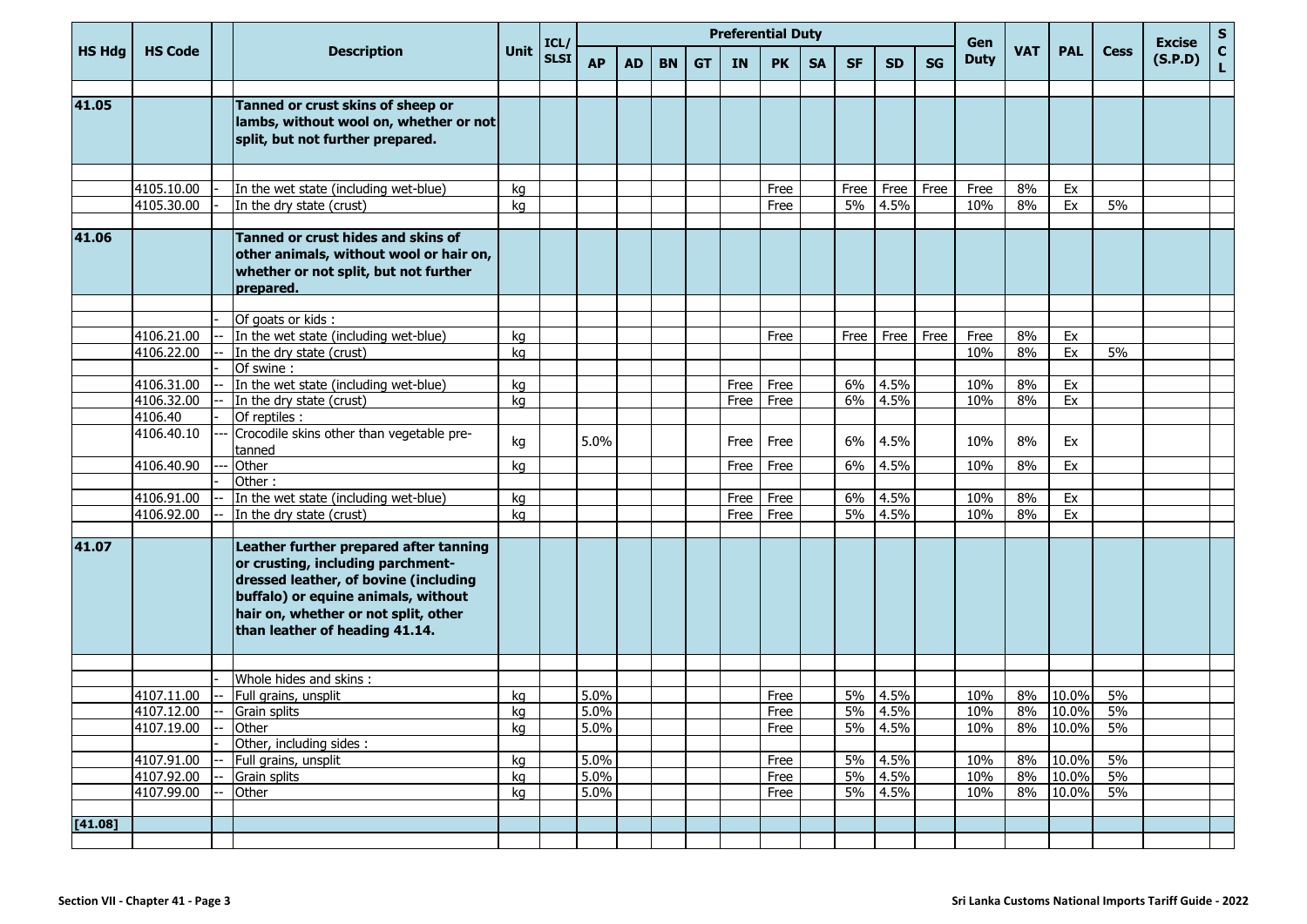|               |                |                                                                                                                                                                                                                |             | ICL/        | <b>Preferential Duty</b> |           |           |           |           |           |           |           |           |           | Gen         |            |            |             | <b>Excise</b> | ${\sf s}$          |
|---------------|----------------|----------------------------------------------------------------------------------------------------------------------------------------------------------------------------------------------------------------|-------------|-------------|--------------------------|-----------|-----------|-----------|-----------|-----------|-----------|-----------|-----------|-----------|-------------|------------|------------|-------------|---------------|--------------------|
| <b>HS Hdg</b> | <b>HS Code</b> | <b>Description</b>                                                                                                                                                                                             | <b>Unit</b> | <b>SLSI</b> | <b>AP</b>                | <b>AD</b> | <b>BN</b> | <b>GT</b> | <b>IN</b> | <b>PK</b> | <b>SA</b> | <b>SF</b> | <b>SD</b> | <b>SG</b> | <b>Duty</b> | <b>VAT</b> | <b>PAL</b> | <b>Cess</b> | (S.P.D)       | $\mathbf{C}$<br>L. |
|               |                |                                                                                                                                                                                                                |             |             |                          |           |           |           |           |           |           |           |           |           |             |            |            |             |               |                    |
| [41.09]       |                |                                                                                                                                                                                                                |             |             |                          |           |           |           |           |           |           |           |           |           |             |            |            |             |               |                    |
|               |                |                                                                                                                                                                                                                |             |             |                          |           |           |           |           |           |           |           |           |           |             |            |            |             |               |                    |
| [41.10]       |                |                                                                                                                                                                                                                |             |             |                          |           |           |           |           |           |           |           |           |           |             |            |            |             |               |                    |
|               |                |                                                                                                                                                                                                                |             |             |                          |           |           |           |           |           |           |           |           |           |             |            |            |             |               |                    |
| [41.11]       |                |                                                                                                                                                                                                                |             |             |                          |           |           |           |           |           |           |           |           |           |             |            |            |             |               |                    |
| 41.12         | 4112.00.00     | Leather further prepared after tanning<br>or crusting, including parchment-<br>dressed leather, of sheep or lamb,<br>without wool on, whether or not split,<br>other than leather of heading 41.14.            | kg          |             |                          |           |           |           |           | Free      |           | 5%        | 4.5%      |           | 10%         | 8%         | Ex         | 5%          |               |                    |
|               |                |                                                                                                                                                                                                                |             |             |                          |           |           |           |           |           |           |           |           |           |             |            |            |             |               |                    |
| 41.13         |                | Leather further prepared after tanning<br>or crusting, including parchment-<br>dressed leather, of other animals,<br>without wool or hair on, whether or not<br>split, other than leather of heading<br>41.14. |             |             |                          |           |           |           |           |           |           |           |           |           |             |            |            |             |               |                    |
|               |                |                                                                                                                                                                                                                |             |             |                          |           |           |           |           |           |           |           |           |           |             |            |            |             |               |                    |
|               | 4113.10.00     | Of goats or kids                                                                                                                                                                                               | kg          |             |                          |           |           |           |           |           |           | 5%        | 4.5%      |           | 10%         | 8%         | 10.0%      | 5%          |               |                    |
|               | 4113.20.00     | Of swine                                                                                                                                                                                                       | kg          |             |                          |           |           |           | Free      | Free      |           | 5%        | 4.5%      |           | 10%         | 8%         | Ex         |             |               |                    |
|               | 4113.30        | Of reptiles :                                                                                                                                                                                                  |             |             |                          |           |           |           |           |           |           |           |           |           |             |            |            |             |               |                    |
|               | 4113.30.10     | Crocodile skins                                                                                                                                                                                                | kg          |             | 5.0%                     |           |           |           | Free      | Free      |           | 5%        | 4.5%      |           | 10%         | 8%         | Ex         |             |               |                    |
|               | 4113.30.90     | Other                                                                                                                                                                                                          | kg          |             |                          |           |           |           | Free      | Free      |           | 5%        | 4.5%      |           | 10%         | 8%         | Ex         |             |               |                    |
|               | 4113.90.00     | Other                                                                                                                                                                                                          | kg          |             |                          |           |           |           | Free      | Free      |           | 5%        | 4.5%      |           | 10%         | 8%         | 10.0%      |             |               |                    |
| 41.14         |                | <b>Chamois (including combination</b><br>chamois) leather; patent leather and<br>patent laminated leather; metallised<br>leather.                                                                              |             |             |                          |           |           |           |           |           |           |           |           |           |             |            |            |             |               |                    |
|               |                |                                                                                                                                                                                                                |             |             |                          |           |           |           |           |           |           |           |           |           |             |            |            |             |               |                    |
|               | 4114.10.00     | Chamois (including combination chamois)<br>leather                                                                                                                                                             | kg          |             |                          |           |           |           | Free      | Free      |           | 5%        | 4.5%      |           | 10%         | 8%         | Ex         |             |               |                    |
|               | 4114.20.00     | Patent leather and patent laminated leather;<br>metallised leather                                                                                                                                             | kg          |             |                          |           |           |           | Free      | Free      |           | 5%        | 4.5%      |           | 10%         | 8%         | Ex         |             |               |                    |
|               |                |                                                                                                                                                                                                                |             |             |                          |           |           |           |           |           |           |           |           |           |             |            |            |             |               |                    |